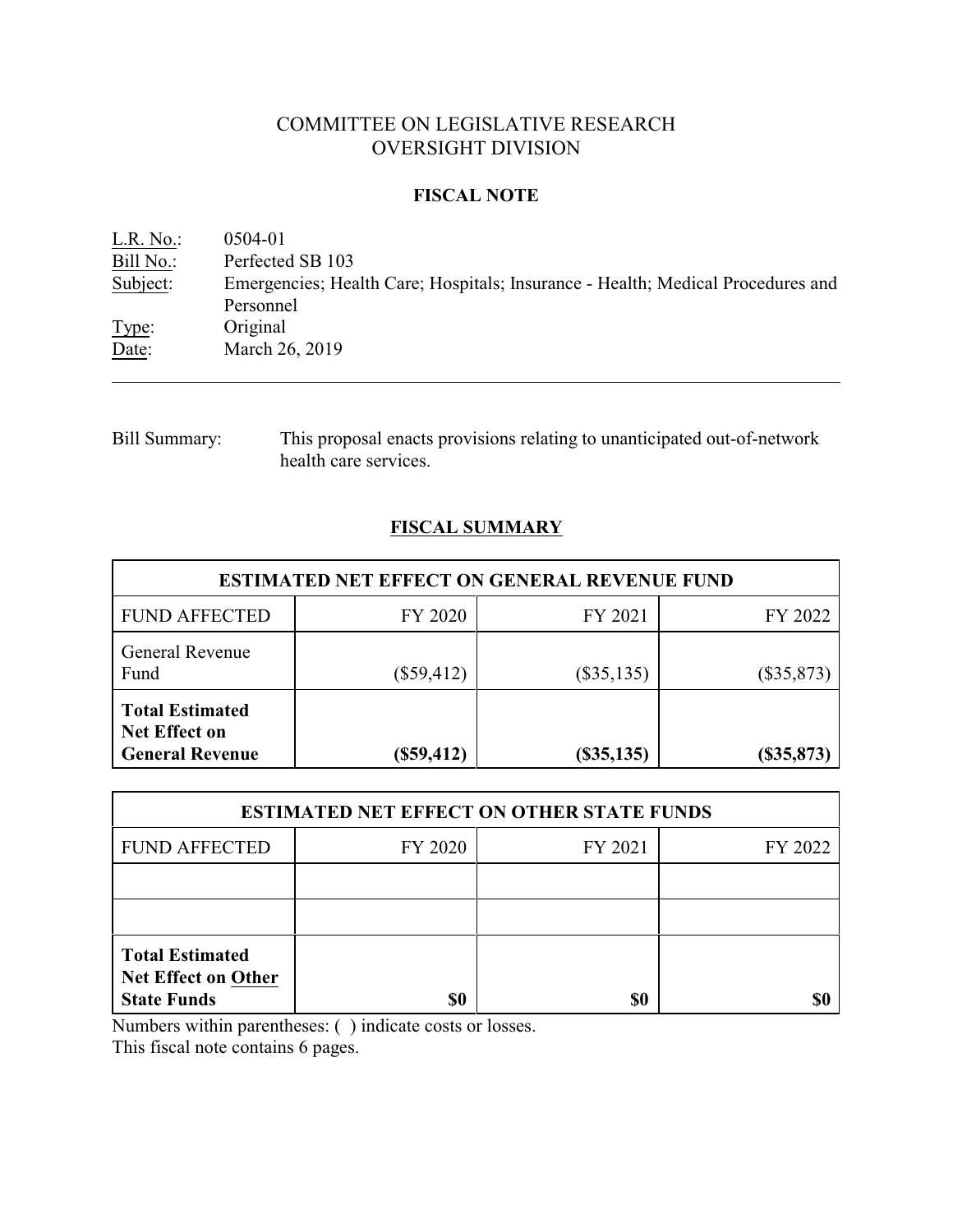L.R. No. 0504-01 Bill No. Perfected SB 103 Page 2 of 6 March 26, 2019

| <b>ESTIMATED NET EFFECT ON FEDERAL FUNDS</b>                               |         |         |         |  |
|----------------------------------------------------------------------------|---------|---------|---------|--|
| <b>FUND AFFECTED</b>                                                       | FY 2020 | FY 2021 | FY 2022 |  |
| Federal Funds*                                                             | \$0     | \$0     | \$0     |  |
|                                                                            |         |         |         |  |
| <b>Total Estimated</b><br><b>Net Effect on All</b><br><b>Federal Funds</b> | \$0     | \$0     |         |  |

\* Revenues and Expenses Net to \$0.

| <b>ESTIMATED NET EFFECT ON FULL TIME EQUIVALENT (FTE)</b>    |         |         |         |  |
|--------------------------------------------------------------|---------|---------|---------|--|
| <b>FUND AFFECTED</b>                                         | FY 2020 | FY 2021 | FY 2022 |  |
|                                                              |         |         |         |  |
|                                                              |         |         |         |  |
| <b>Total Estimated</b><br><b>Net Effect on</b><br><b>FTE</b> |         |         |         |  |

 $\Box$  Estimated Net Effect (expenditures or reduced revenues) expected to exceed \$100,000 in any of the three fiscal years after implementation of the act.

| <b>ESTIMATED NET EFFECT ON LOCAL FUNDS</b> |         |         |         |  |
|--------------------------------------------|---------|---------|---------|--|
| I FUND AFFECTED                            | FY 2020 | FY 2021 | FY 2022 |  |
| Local Government                           | \$0     | \$0     |         |  |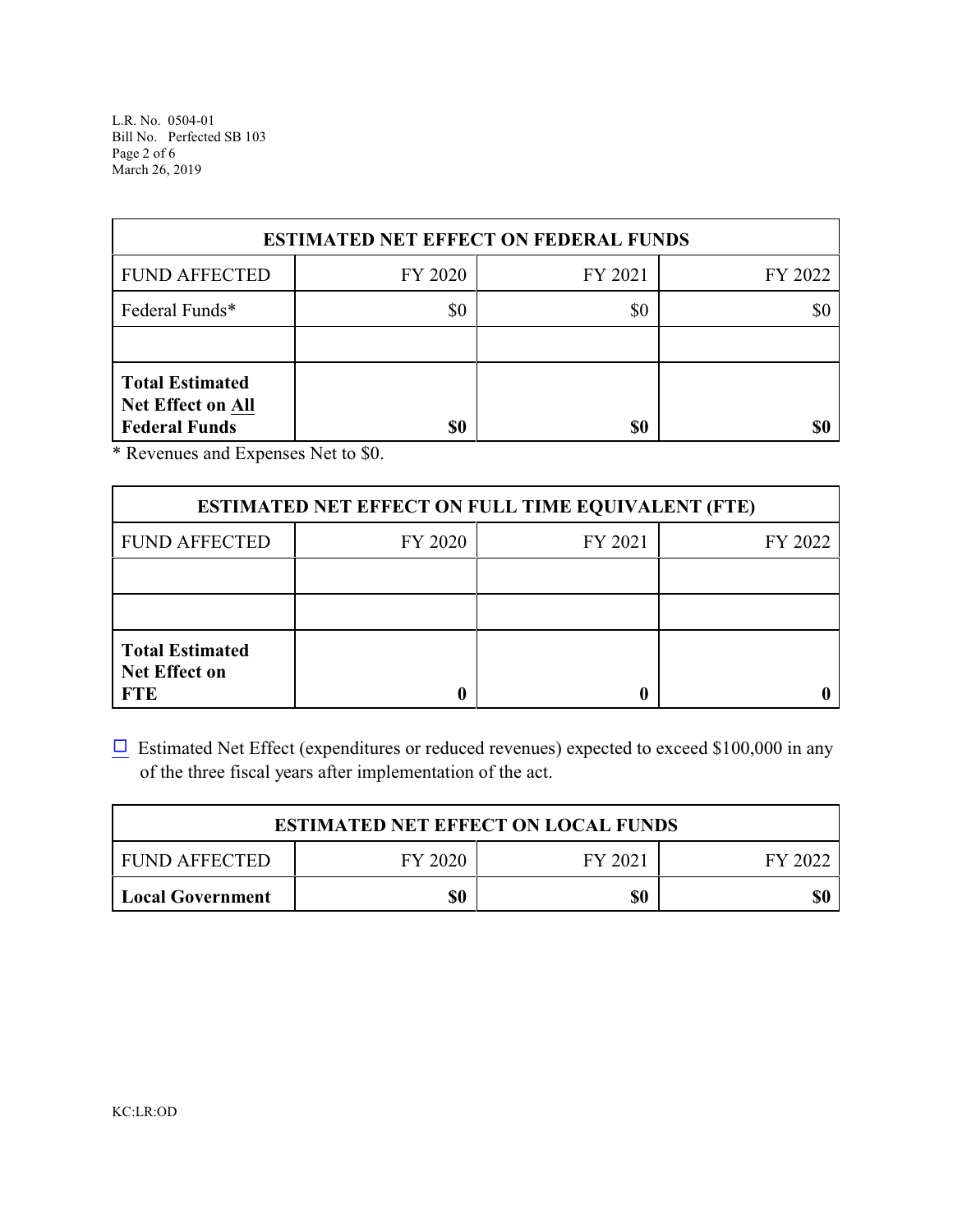L.R. No. 0504-01 Bill No. Perfected SB 103 Page 3 of 6 March 26, 2019

## **FISCAL ANALYSIS**

## ASSUMPTION

### *Section 376.690*

Officials from the **Department of Social Services (DSS)** assume this legislation revises Chapter 376, which pertains to Health Maintenance Organizations (HMO). The health plans that contract with the state to provide health services in the MO HealthNet Managed Care Program are licensed as HMOs, therefore without a specific exemption, this legislation could pertain to these health plans.

This legislation revises legislation passed in FY 2018 that outlines reimbursement requirements and an arbitration system for reimbursement disputes for out-of-network providers providing "unanticipated out-of-network care" defined as services received in an in-network facility from an out-of-network provider when the patient presents with an emergency medical condition.

The legislation passed in FY 2018 was permissive and allowed for this reimbursement and arbitration system, and required an effective date of January 1, 2019. The current bill requires this reimbursement, the arbitration process and removes the January 1, 2019 effective date.

Currently, the MO HealthNet Managed Care contract requires that non-participating providers be reimbursed at 90% of the Fee-for-Service fee schedule. There are exceptions to this requirement including emergency services and "other non-participating reimbursement rates required by law or in the contract". Currently, emergency services provided by an out-of-network provider must be paid at no lower than the current MO HealthNet program rates in effect at the time of service.

If the proposed legislation passes and the MO HealthNet Managed Care contract would need to be amended to align non-participating reimbursement with the legislation, it would be assumed that unanticipated out-of-network care would be reimbursed at a rate higher than the current FFS fee schedule reimbursement. Given the negotiation process outlined and the connection of "reasonable" reimbursement to commercial levels, the "reasonable" level of reimbursement in Medicaid is not aligned with the negotiation benchmarks. This is true whether the MCO Medicaid contract required reimbursement at 90% of Medicaid FFS for non-participating providers or if the Medicaid FFS was required. It is assumed that the Managed Care capitation rates would increase at least \$100,000 for this change. We estimate the actuarial cost to evaluate this program change to the Managed Care capitation rates to be no more than \$50,000. Below splits are based on FMAP rate with a 2.10% medical inflation rate for FY21 and FY22.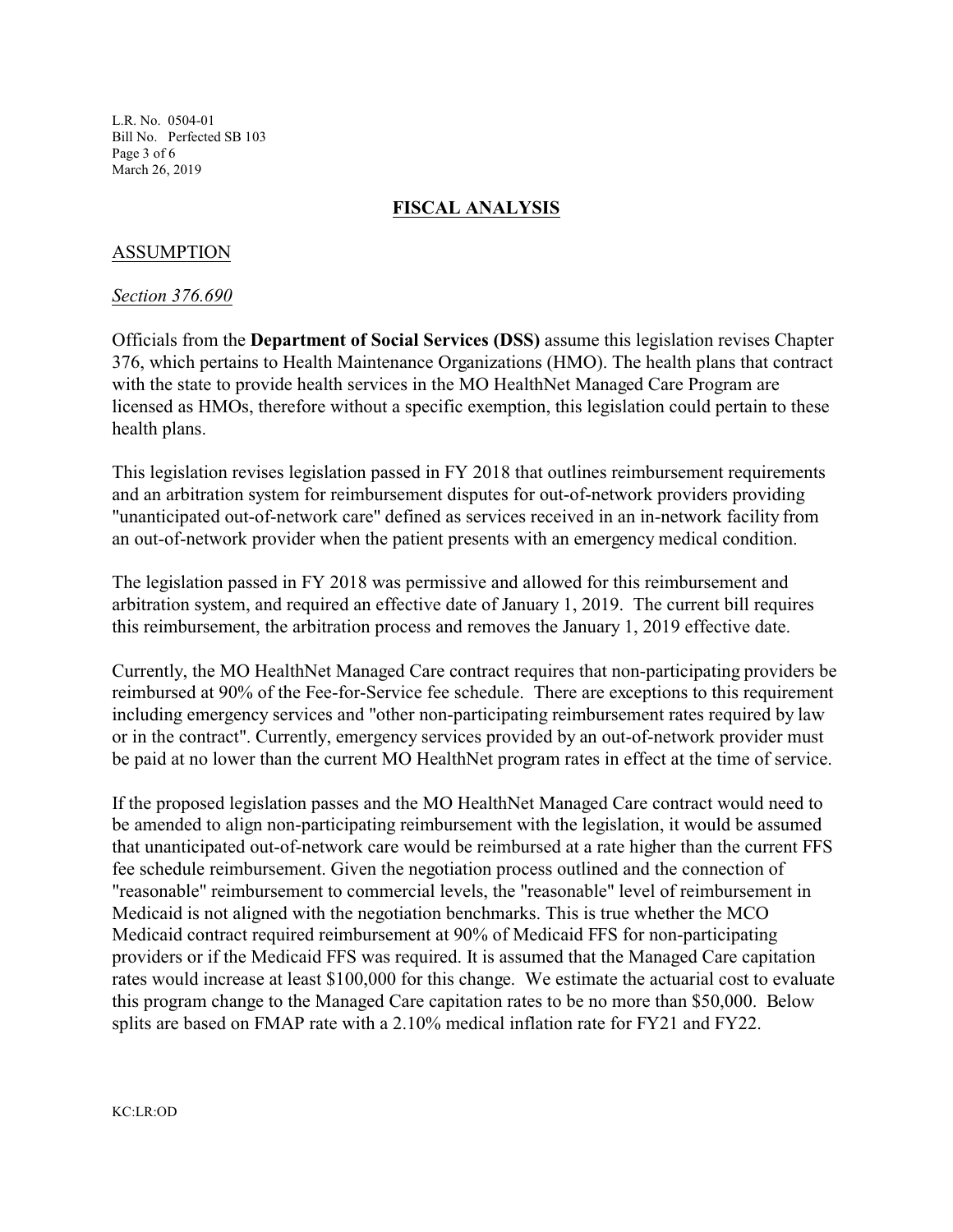L.R. No. 0504-01 Bill No. Perfected SB 103 Page 4 of 6 March 26, 2019

ASSUMPTION (continued)

FY20: (\$150,000) -- GR: (\$59,412); FF: (\$90,588) FY21: (\$102,100) - GR: (\$35,134.65); FF: (\$66,965.35) FY22: (\$104,244.10) - GR: (\$35,872.48); FF: (\$68,371.62)

Until the FY20 budget is finalized, the Department cannot identify specific appropriations.

**Oversight** notes that costs for capitation rate increases would be split 35.412% state funds and 65.588% federal funds. Costs for actuarial studies are split equally between state and federal funds.

Officials from the **Department of Insurance, Financial Institutions and Professional Registration**, the **Department of Health and Senior Services**, the **Department of Mental Health**, the **Missouri Consolidated Health Care Plan** and the **Office of Administration** - **Administrative Hearing Commission** each assume the proposal will have no fiscal impact on their respective organizations.

**Oversight** notes that the above mentioned agencies have stated the proposal would not have a direct fiscal impact on their organization. Oversight does not have any information to the contrary. Therefore, Oversight will reflect a zero impact on the fiscal note.

| <b>ESTIMATED NET EFFECT TO THE</b><br><b>GENERAL REVENUE FUND</b>      | $($ \$59,412)                 | (S35, 135)   | (S35, 873)   |
|------------------------------------------------------------------------|-------------------------------|--------------|--------------|
| rates<br><b>Actuarial Study</b>                                        | $(\$25,000)$                  | \$0          | \$0          |
| $Cost - DSS (§ 376.690)$<br>Increase in Managed Care capitation        | $(\$34,412)$                  | $(\$35,135)$ | $(\$35,873)$ |
| <b>FISCAL IMPACT - State Government</b><br><b>GENERAL REVENUE FUND</b> | FY 2020<br>$(10 \text{ Mo.})$ | FY 2021      | FY 2022      |
|                                                                        |                               |              |              |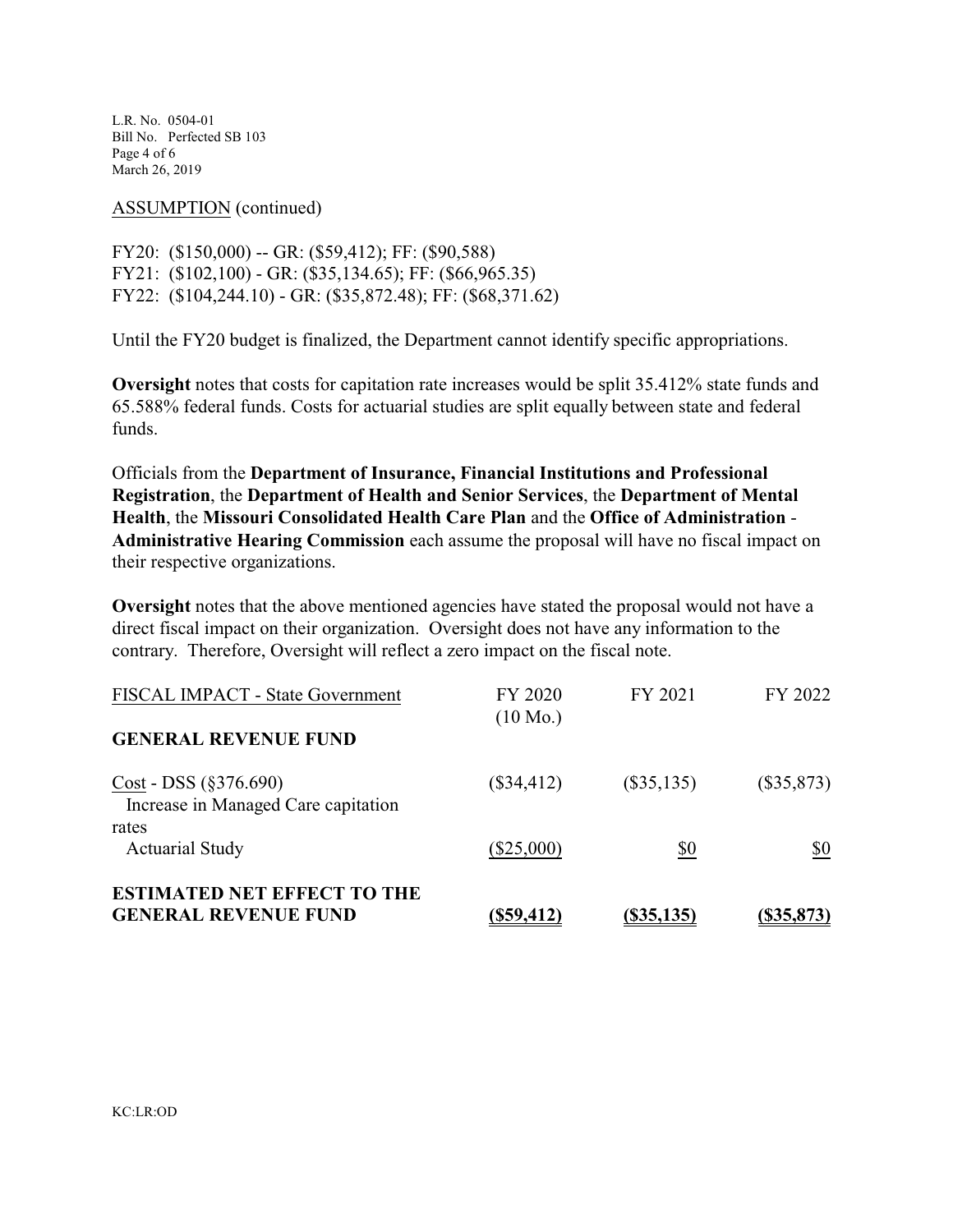L.R. No. 0504-01 Bill No. Perfected SB 103 Page 5 of 6 March 26, 2019

| FISCAL IMPACT - State Government<br>(continued)                              | FY 2020<br>$(10 \text{ Mo.})$ | FY 2021           | FY 2022           |
|------------------------------------------------------------------------------|-------------------------------|-------------------|-------------------|
| <b>FEDERAL FUNDS</b>                                                         |                               |                   |                   |
| Revenue - DSS $(\S 376.690)$<br>Increase in Managed Care capitation<br>rates | \$65,588                      | \$66,965          | \$68,371          |
| <b>Actuarial Study</b>                                                       | \$25,000                      | \$0               | \$0               |
| $Cost - DSS (§376.690)$<br>Increase in Managed Care capitation<br>rates      | $(\$65,588)$                  | $(\$66,965)$      | $(\$68,371)$      |
| <b>Actuarial Study</b>                                                       | $(\$25,000)$                  | $\underline{\$0}$ | $\underline{\$0}$ |
| <b>ESTIMATED NET EFFECT TO</b><br><b>FEDERAL FUNDS</b>                       | <u>\$0</u>                    | <u>\$0</u>        | <u>\$0</u>        |
| FISCAL IMPACT - Local Government                                             | FY 2020<br>$(10 \text{ Mo.})$ | FY 2021           | FY 2022           |
|                                                                              | <u>\$0</u>                    | <u>\$0</u>        | <u>\$0</u>        |

# FISCAL IMPACT - Small Business

No direct fiscal impact to small businesses would be expected as a result of this proposal.

#### FISCAL DESCRIPTION

This act specifies that health care professionals shall, rather than may, utilize the process outlined in statute for claims for unanticipated out-of-network care.

This legislation is not federally mandated, would not duplicate any other program and would not require additional capital improvements or rental space.